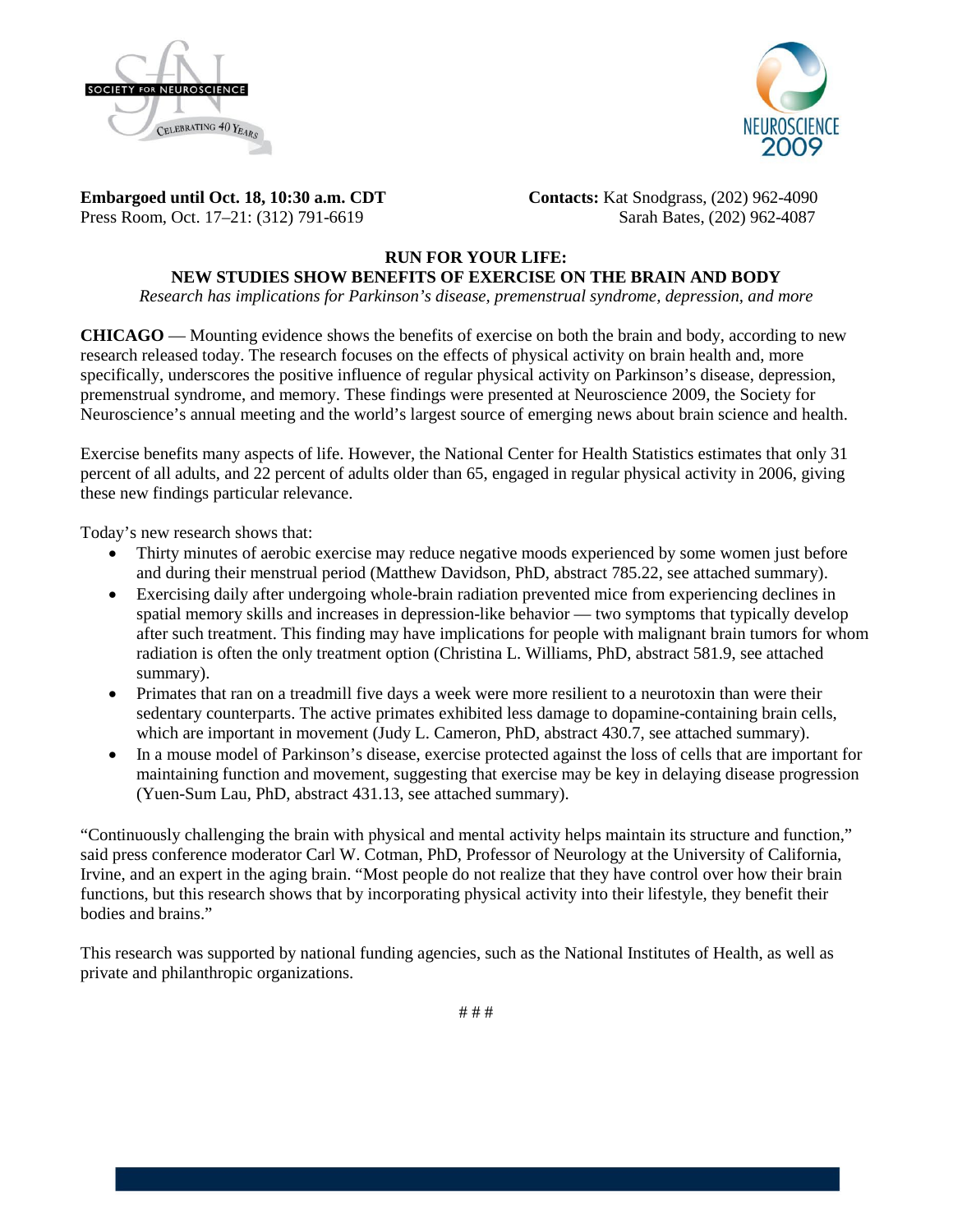## **Abstract 785.22 Summary**

**Senior author: Matthew C. Davidson, PhD** (413) 545-1579

University of Massachusetts davidson @psych.umass.edu Amherst, Mass.

# **Exercising for 30 Minutes Helps Reduce Emotional Reactivity in Premenstrual Women**

*Study suggests exercise may be a helpful intervention for premenstrual syndrome*

Thirty minutes of aerobic exercise can reduce the negative emotional reactivity that some women experience just before and during their menstrual period, a new study has found. The research was presented at Neuroscience 2009, the annual meeting of the Society for Neuroscience and the world's largest source of emerging news about brain science and health.

"Our findings suggest that some women may experience extra benefits from increasing their physical activity before and during this particular phase of the menstrual cycle," said senior author Matthew Davidson, PhD, of the University of Massachusetts, Amherst.

Using functional magnetic resonance imaging, Davidson and colleagues observed brain activation in eight healthy young women (aged 18 to 35 years) as they were shown emotionally neutral, negative, or blurred images. The testing was done twice: when the women had just completed 30 minutes of exercise and, for comparison, when they hadn't just exercised. These sessions were counterbalanced and both times the women were either immediately premenstrual or menstruating.

The study found that after the exercise session, the women showed a reduction in brain activation levels for negatively charged images (those rated to be emotionally arousing and negative). The reduction occurred in the amygdala, an area of the brain that's been linked to emotions and emotional reactivity.

"This reduction suggests that aerobic exercise may provide a means for reducing emotional reactivity during the low hormone phase of the menstrual cycle," Davidson said. "Previous research has shown that many women are more reactive during this phase of the menstrual cycle and this is some of the first physiological evidence that physical activity can reduce negative reactivity in the human brain."

Research was supported by the Office of Research at the University of Massachusetts, Amherst.

Scientific Presentation: Wednesday, Oct. 21, 9–10 a.m., South Hall A

785.22 , Physical activity and emotion regulation: An fMRI investigation

L. FICCO, H. L. KIRKORIAN, **M. C. DAVIDSON**; Psychology, Univ. of Massachusetts - Amherst, Amherst, MA

TECHNICAL ABSTRACT: Recent neuroimaging research has explored the effects of steroid hormone levels across the menstrual cycle on emotional reactivity to positively or negatively charged stimuli. Stimuli used in these studies ranged from words with positive or negative valence to neutral or negatively charged pictures from the International Affective Picture System (IAPS). Participants were imaged during both low and high 17β-estradiol phases of the menstrual cycle, and were presented with emotional stimuli. The results indicated significant differences in brain activation within cortical and limbic structures as a function of steroid hormone levels. These differences reflect greater activation during the low 17β-estradiol phase of participants' cycles, particularly to the negatively charged stimuli, and suggest that participants were less able to regulate their reactions to these stimuli. The current study tested the effects of aerobic exercise on this increased neural activity to negatively charged stimuli in healthy naturally cycling females (18-35 years). Testing occurred over two scan sessions, with one session preceded immediately by 30 minutes of aerobic exercise (counterbalanced). Both sessions occurred during the menses/early follicular phase of the menstrual cycle (days 4-7), and were separated by one cycle (approximately one month). A comparison of BOLD responses following negatively arousing pictures, relative to neutral pictures, revealed bilateral activation of the limbic system. A conjunction analysis indicated a large reduction in amygdala activation for the exercise vs control sessions. This reduction likely reflects increased cortical arousal leading to attenuation of amygdala response, and suggests that aerobic exercise may provide a means for reducing emotional reactivity during the lowest 17β-estradiol phase of the menstrual cycle (menses phase). These results have implications for females who suffer from menstrual related increased negative affect and mood, including premenstrual syndrome and premenstrual dysphoric disorder.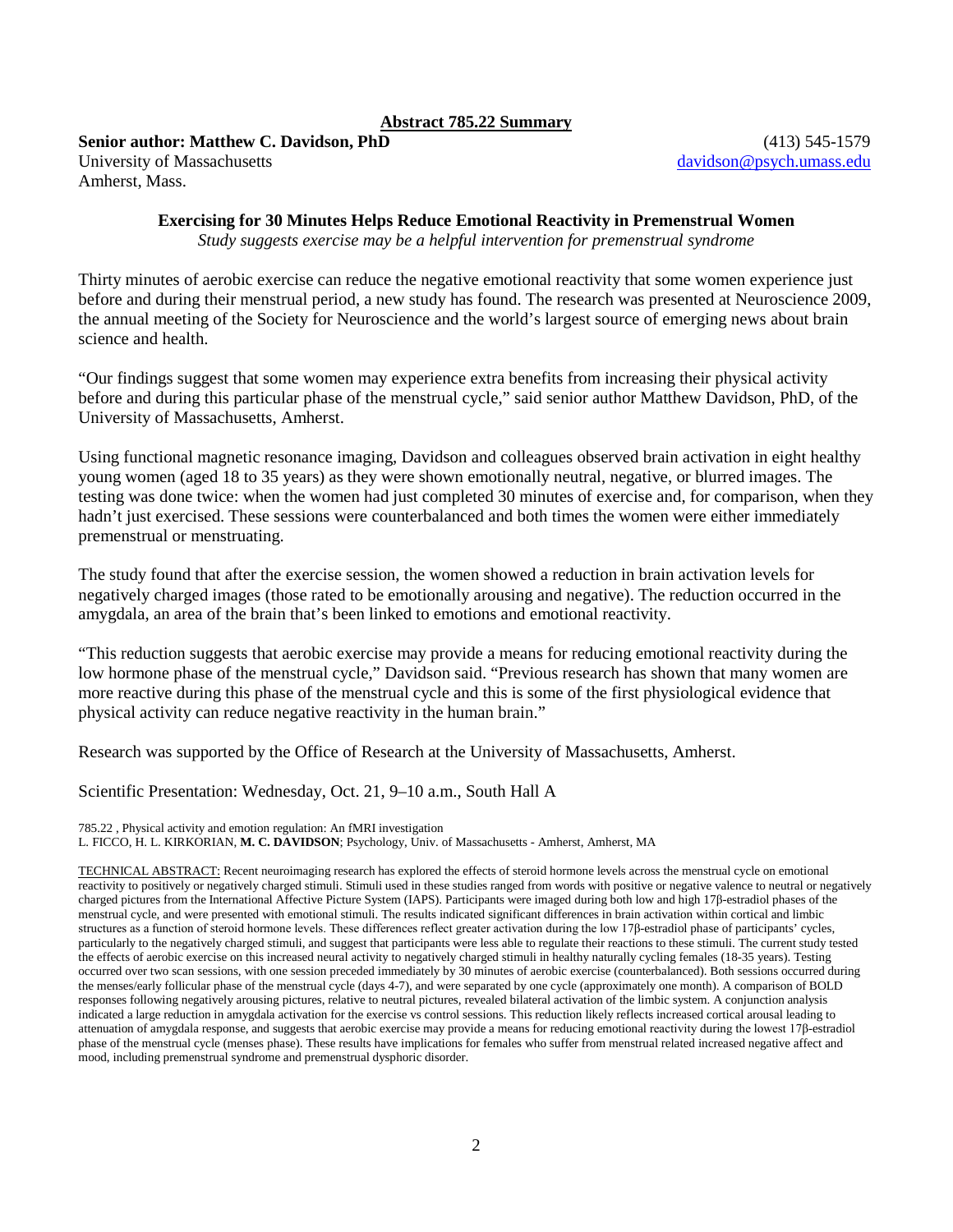## **Abstract 581.9 Summary**

**Senior author: Christina L. Williams, PhD** (919) 660-5638 Duke University [williams@psych.duke.edu](mailto:williams@psych.duke.edu) Durham, N.C.

#### **Animal Study Shows Daily Exercise Prevents Memory Loss and Depression Caused by Whole-Brain Radiation** *Study may have implications for people being treated for brain tumors*

Exercising daily soon after undergoing whole-brain radiation prevents the decline in long-term memory and attenuates the increase in depression-like behavior that can develop even months later, a new mouse study has found. This research, presented at Neuroscience 2009, the annual meeting of the Society for Neuroscience and the world's largest source of emerging news about brain science and health, may have implications for people with malignant brain tumors for whom whole-brain radiation (cranial radiotherapy) is often the only treatment option.

In humans, as in mice, whole-brain radiation can lead to neurological problems, such as loss of memory and deterioration in mood. "These cognitive and behavioral deficits persist for months to years after treatment," said senior author Christina Williams, PhD, of Duke University. "Our study is the first to demonstrate the rehabilitative effects of daily exercise started shortly after whole-brain radiation to the adult brain."

The mice in the study were anesthetized, and half were given a clinically relevant dose of whole-brain radiation. Two weeks later, all the mice were tested to assess spatial memory and depression. By comparison, the irradiated mice showed more impaired learning and depression-like behavior.

The irradiated mice were then divided into two groups. Half were given daily access to a running wheel; the other half remained in their cages. Three months later, the impaired long-term spatial memory and depression-like behavior of the sedentary mice was even greater than it was two weeks after irradiation. In contrast, the mice given the opportunity to exercise showed no such problems. In fact, the exercising irradiated mice behaved just like sedentary mice that had never been irradiated.

The study authors then examined the animals' brains. "We found that the exercising irradiated mice had significantly more new neurons in the hippocampus — an area important for both memory and mood — than the sedentary irradiated mice," Williams said. "In addition, we found that daily exercise after whole-brain radiation partially restored levels of vascular endothelial growth factor, a protein known to stimulate the growth of new brain cells."

Research was supported by the National Institutes of Health and the Duke University Comprehensive Cancer Center.

Scientific Presentation: Tuesday, Oct. 20, 8–9 a.m., South Hall A

581.9, Exercise promotes recovery from cognitive dysfunction, depressive-like behavior, and loss of hippocampal neurogenesis following whole-brain irradiation in adult mice

S. J. WONG-GOODRICH<sup>1</sup>, M. L. PFAU<sup>1</sup>, C. T. FLORES<sup>2</sup>, L. W. JONES<sup>2</sup>, **C. L. WILLIAMS<sup>1</sup>; <sup>1</sup>Psychol& Neurosci, <sup>2</sup>Surgery, Duke Univ., Durham, NC** 

TECHNICAL ABSTRACT: Whole-brain irradiation (IRR) leads to progressive and persistent cognitive deficits in both adult rodents and human patients with primary or metastatic brain tumors despite a lack of gross structural neurological changes or peripheral tissue damage, which suggests a more subtle neural process may be altered. In rodents, IRR causes a long-lasting decrease in adult hippocampal neurogenesis, reduces hippocampal growth factor content, and impairs spatial memory. Our study was designed to characterize short- and long-term effects of whole-brain (5 Gy) radiation on hippocampal neurogenesis, cognitive function, and depressive-like behavior of adult female C57Bl6 mice, and to determine whether exercise following IRR aids recovery of brain and behavior. We found that spatial learning on the Barnes maze was slightly impaired 2-3 weeks after IRR, and that large memory deficits were observed at 3 months post-IRR. To examine depressive-like behavior, we recorded the latency to become immobile and immobility time in the forced swim and tail suspension tests, and found that IRR increased depressive-like behavior at 2 weeks and at 3 mo post-IRR. Following the initial behavioral assessment at 2-3 weeks after IRR, half of the sham IRR and IRR mice were exposed to daily voluntary exercise on running wheels and then behaviorally characterized a second time prior to sacrifice. To examine the recovery of hippocampal-dependent spatial learning and memory, we trained mice to learn the spatial location of an escape hole on the Barnes maze and probed their spatial memory at 1 hr, 4 d, and 18 d after training. We found that 8 weeks of daily voluntary wheel running enhanced spatial memory of sham IRR mice and completely rescued the long-term spatial memory deficit elicited by IRR at all spatial memory retention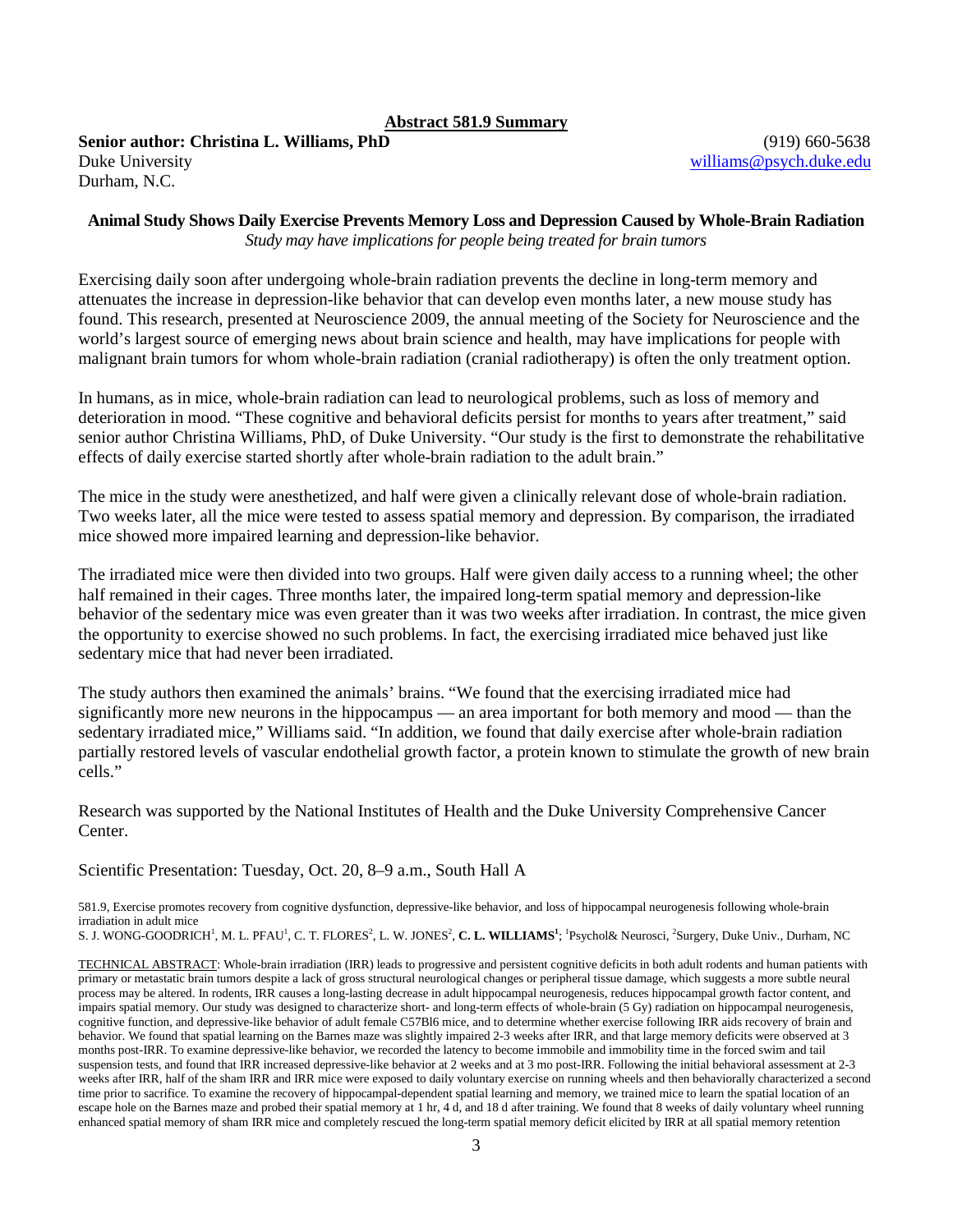delays. Exercise also aided recovery from increased depressive-like behavior. To assess recovery of hippocampal neurogenesis, we quantified the number of newborn neurons immunolabeled with immature neuronal marker doublecortin (DCX) in the dentate gyrus. We also assessed protein levels of VEGF as a proximate mechanism for changes in neurogenesis. We found that voluntary wheel running partially rescued the IRR-induced decline in hippocampal neurogenesis and VEGF protein. These findings reveal that cognitive deficits and increased depressive-like behavior are evident as early as 2 weeks post-IRR, but worsen months after IRR. These findings also suggest that daily exercise is an effective means of partially rescuing hippocampal neurogenesis, improving spatial memory, and reducing depressive-like behavior following a clinically relevant dose of whole-brain radiation.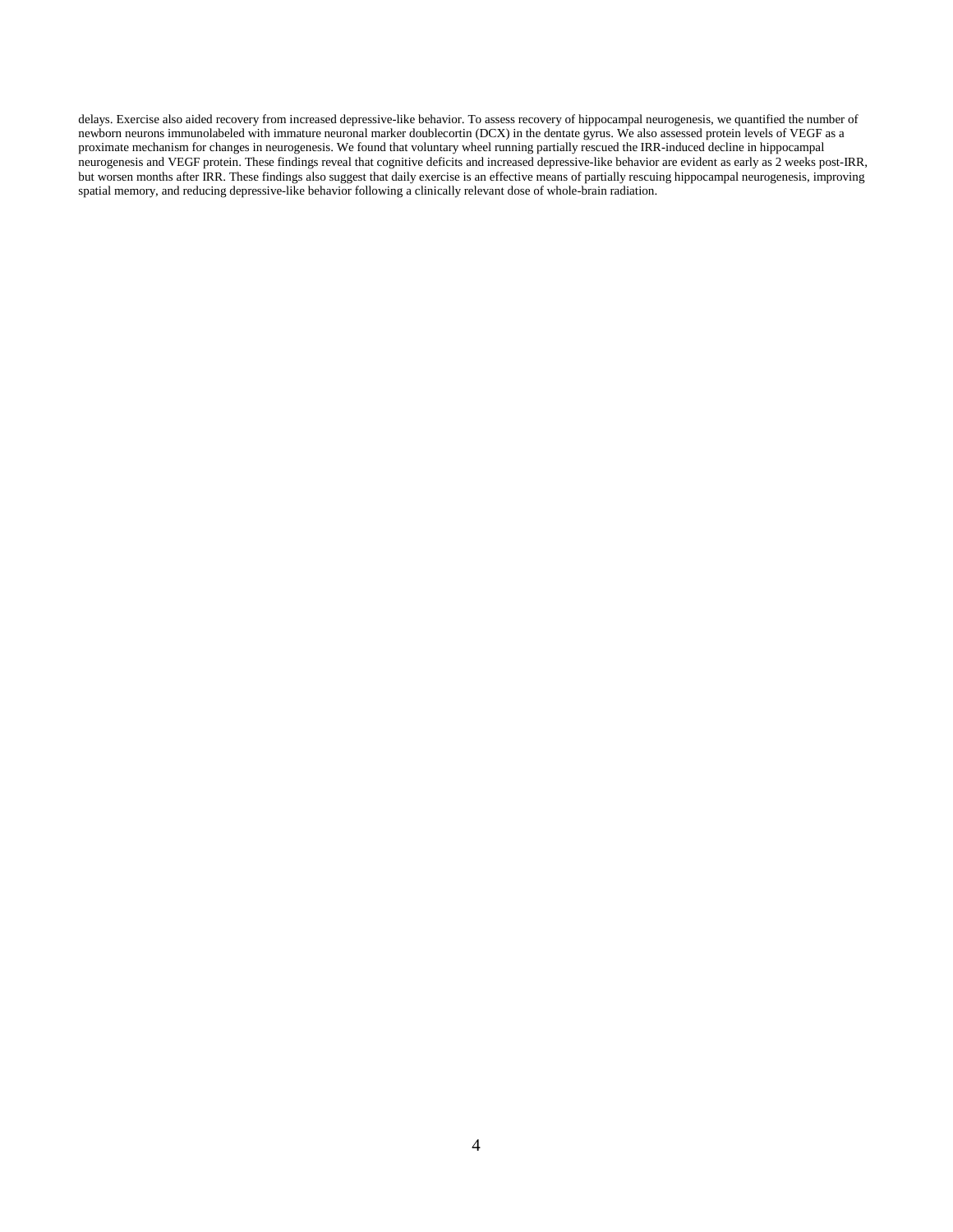#### **Abstract 430.7 Summary**

**Lead author: Judy L. Cameron, PhD** (724) 396-4166 University of Pittsburgh is a state of Pittsburgh in the state of Pittsburgh in the state of Pittsburgh in the state of  $q$  is a state of  $q$  is a state of  $q$  is a state of  $q$  is a state of  $q$  is a state of  $q$  is a sta Pittsburgh, Pa.

## **Exercise Training Protects Dopamine-containing Neurons in Nonhuman Primates**

*Finding suggests exercise might slow progression of Parkinson's disease*

A new primate study shows that regular exercise protects dopamine-containing brain cells, making it more likely that the cells will stay functional after exposure to environmental toxins. This finding, presented at Neuroscience 2009, the annual meeting of the Society for Neuroscience and the world's largest source of emerging news about brain science and health, has implications for the estimated 500,000 Americans living with Parkinson's disease. The loss of dopamine neurons, which control motor movement, is responsible for most Parkinson's symptoms, such as tremors, muscle stiffness, and impaired balance.

"Our findings suggest that participating in a regular exercise program could decrease the occurrence and possibly slow the progression of Parkinson's disease," said lead author Judy L. Cameron, PhD, of the University of Pittsburgh.

Cameron and her colleagues trained four adult female rhesus monkeys to run on a treadmill at 60 to 80 percent of maximal heart rate capacity (a slow jog to a slow run). They ran for an hour a day, five days a week. After three months, these four monkeys and two others that hadn't been exercising were given a compound that selectively damages dopamine neurons. After a five-day rest period, the researchers had the exercising monkeys return to treadmill running for another six weeks, at which point they scanned the animals' brains using positron emission tomography.

"We found that monkeys who had exercised for three months prior to the compound exposure showed less dopamine neuron damage compared with the sedentary monkeys," Cameron said. "This finding suggests that endurance exercise could protect the brain against neurotoxic insults such as those that might lead to Parkinson's disease."

Research was supported by the National Institute of Neurological Disorders and Stroke.

Scientific Presentation: Monday, Oct. 19, 3–4 p.m., South Hall A

430.7, Exercise protects the striatum against MPTP damage in nonhuman primates

 ${\bf J. L. CAMERON}^1,$  N. ROCKCASTLE $^2,$  M. J. ZIGMOND $^3,$  R. K. LEAK $^3,$  A. SMITH $^3,$  B. J. LOPRESTI $^4,$  C. A. MATHIS $^4,$  K. MIRNICS $^5,$  N. I. WILLIAMS<sup>6</sup>, Z. ZHANG<sup>7</sup>; <sup>1</sup>Univ. Pittsburgh Sch. Med., Pittsburgh, PA; <sup>2</sup>Psychiatry, <sup>3</sup>Neurol., <sup>4</sup>Radiology, Univ. of Pittsburgh, Pittsburgh, PA; <sup>5</sup>Psychiatry,<br>Vanderbilt Univ., Nashville, TN; <sup>6</sup>Kinesiology, Pennsyl

TECHNICAL ABSTRACT: Exercise can increase neuroplasticity, and in rodents exercise has been shown to protect the nigrostriatal dopaminergic tract against damage from neurotoxins. A neuroprotective role for exercise is also supported by epidemiological human studies of reduced Parkinson's disease risk in individuals with active lifestyles. To examine the ability of exercise to protect the nigrostriatal tract from neurotoxin damage in a primate species 6 adult female rhesus monkeys (15-20 yrs. of age) received a unilateral, right-side intracarotid injection of a low dose of MPTP (0.6-0.8 mg). Monkeys had either been sedentary (n=2) or had run on a treadmill (exercising at 60-80% maximal capacity) for an hour a day 5 days/week (n=4) for 3 mo prior to MPTP administration, and for 6 additional weeks beginning 5 days after MPTP administration. Six weeks post-MPTP a PET scan was performed using the VMAT-2 radioligand [11C]dihydrotetrabenazine (DTBZ). In the sedentary monkeys DTBZ binding on the right side of the brain was 66.9% that on the left side. Right side damage was significantly less in both the right putamen (58.7±7.8% of sedentary controls, p=0.01) and caudate (64.3±10.9% of sedentary controls, p=0.05) in the runners. At 7 weeks post-MPTP brain tissue was collected and levels of dopamine (DA) were analyzed by HPLC. There was an 86.4±12.9% loss of DA in the sedentary animals. The runners showed a significantly smaller loss in the putamen (53.2±15.0% of sedentary controls, p=0.05). Protection was not seen in the caudate. Despite the small number of animals studied to date, our findings are consistent with the hypothesis that participation in a regular exercise program can protect DA neurons in the putamen from neurotoxic damage. These results suggest that endurance exercise could protect the brain against neurotoxic insults, such as those that might lead to Parkinson's disease.